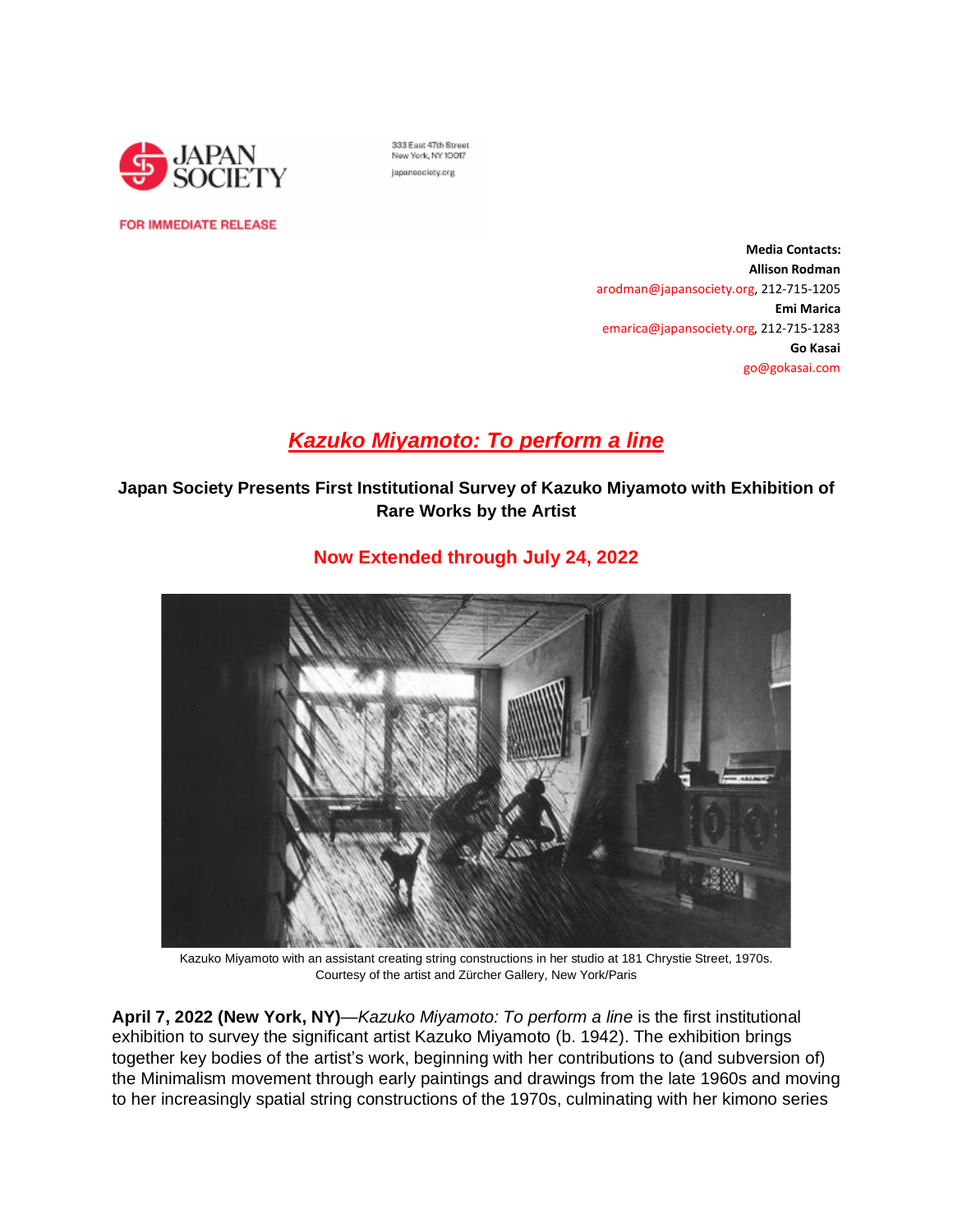from 1987 through the 2000s. A number of the works that will be on view have never been shown together nor been exhibited since they were first created, offering a crucial opportunity for the public to encounter Miyamoto's rich oeuvre for the first time and providing an overdue reexamination of this singular artist.

Born in Tokyo, Miyamoto has lived and worked in the Lower East Side of Manhattan since 1964, when she was in her early twenties. In 1968 she met Sol LeWitt — who was her neighbor on Hester Street — and began overseeing the production of his open cube sculptures and executing his early wall drawings, including those that were exhibited at the Guggenheim Museum in 1971. In parallel to her contributions to LeWitt, Miyamoto began exploring the vocabulary of Minimalism while finding ways to make it her own. Some of the earliest pieces included in the exhibition are works on canvas and paper from the late 1960s and early 1970s, made with materials such as spray paint that introduced an element of organic imprecision into the work.

Throughout Miyamoto's career, the presence of the artist's hand has remained a constant aesthetic sensibility as has the use of modest, often found materials such as nails, string, umbrellas, tree branches, brown paper bags, and newspaper. A through-line of the exhibition aims to express that gestural abstraction and personal references are present in the artist's work from the beginning to today, complicating her engagement with the vocabulary of minimalism—repetition, geometry, and the grid.

In the early 1970s, Miyamoto began creating string constructions, at first with just a few threads stretched and anchored around nails in her studio walls and then becoming increasingly more complex and spatial in nature. The constructions were made through an intuitive process, emerging out of the artist's relationship with a given space. Contrary to Minimalism's systematic, rigid approach to geometry, Miyamoto embraced uncertainty, chance, and ephemerality, distinguished by the presence of the artist's hand. The exhibition includes pivotal works, including an early two-dimensional wall string construction, *Untitled* (1973), and Miyamoto's first three-dimensional string construction, *Male* (1974). By recreating these historic works—which have not been on view in public since they were originally created—a major focus of the exhibition is to recover Miyamoto's contributions to Minimalism and post-Minimalism while complicating the male-dominated history of the movement. Though influenced by LeWitt (who was not only an employer but a long-time friend, supporter, and avid collector of her work), the exhibition makes clear that Miyamoto's idiosyncratic expression was always her own. "Hers was not a simple action of imitation…on the contrary she pursued, with relentless subtlety, a threedimensional potential implicit in the drawings but not realized by LeWitt," wrote the prominent art critic Lawrence Alloway in 1977 on Miyamoto's work.

The exhibition design by New York-based Ransmeier, Inc. honors and alludes to the avantgarde milieu and the industrial studio spaces in which Miyamoto worked by incorporating hardwood platforms into which the string constructions will be directly anchored, illustrating the physical connections that Miyamoto had between her body and the architecture she was engaging with. Community has been central to Miyamoto's practice and grew increasingly important over the course of her career as she more frequently worked in performance and through collaborations with the many artists in her orbit, including Louise Bourgeois, Ana Mendieta, David Hammons, and Adrian Piper, among numerous others.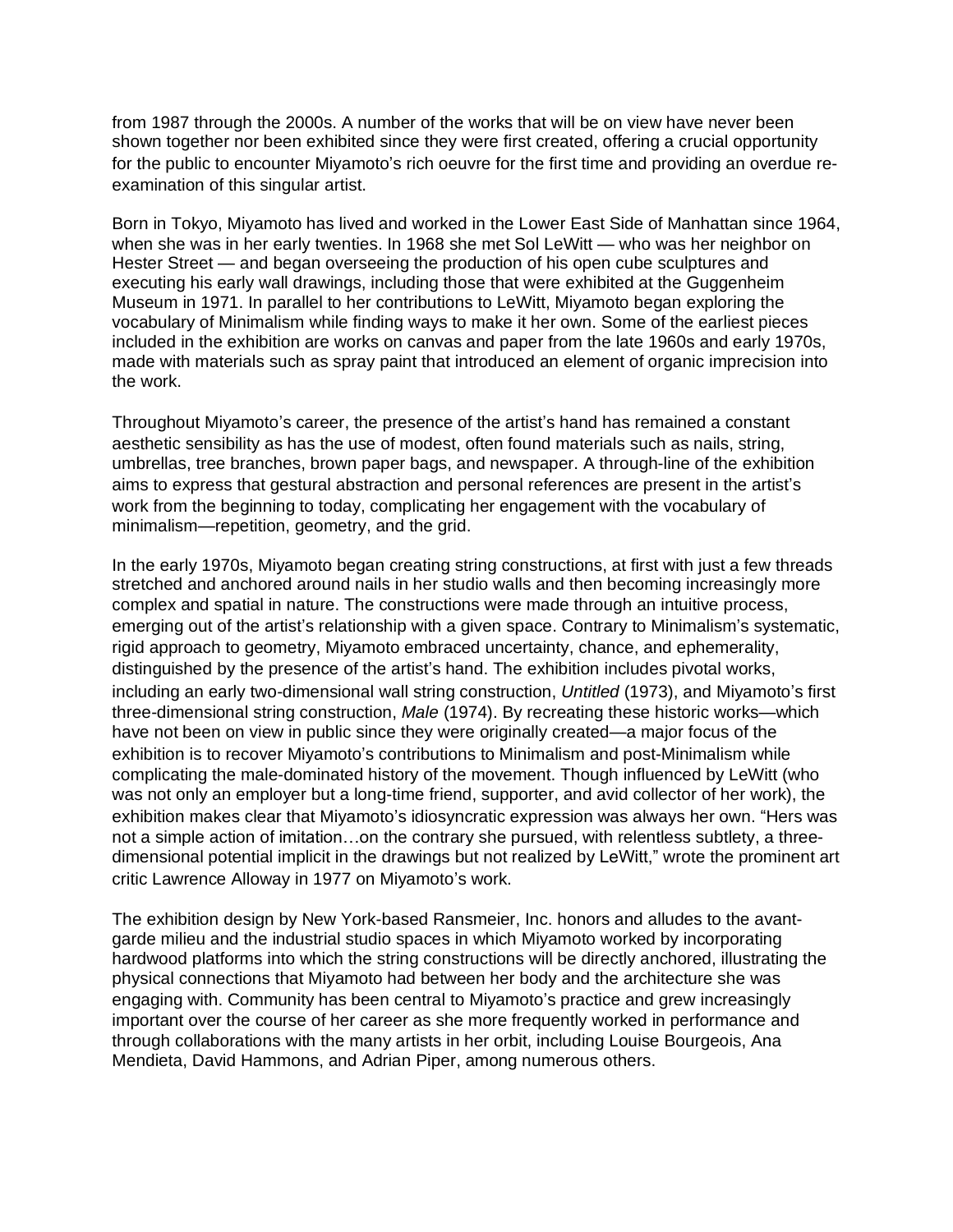Miyamoto's career can be seen as a varied exploration of what it means to be a woman and an immigrant making art in New York City. Central to this and complementary to her studio practice were her roles as a connector, curator, gallerist, and champion for underrepresented artists. She participated in the "13 Women Artists" show in Soho in 1972, which was a precursor to A.I.R. Gallery — the first all-women artist collective in the United States—opening later that year at 97 Wooster Street, New York. As an early member of A.I.R., she presented five solo shows and co-curated two group exhibitions with the gallery.

Over the years she became a pivotal figure in the downtown avant-garde scene and she opened her own gallery, Onetwentyeight, at 128 Rivington Street on the Lower East Side in 1986. In this space, she focused on community-building and highlighting the work of immigrant and young emerging artists who had few opportunities to exhibit elsewhere. Miyamoto was the first to show the work of several prominent as well as now-recognized artists, including Jean-Michel Basquiat, David Hammons, Kiki Smith, Nancy Spero, and Piotr Uklanski. Onetwentyeight remains the longest-running gallery on the Lower East Side today.

A program of public events will accompany the exhibition throughout its duration. An exhibition catalogue will be published, including newly commissioned texts and documentation of the exhibition as well as photographs and other ephemera never before published.

Curated by Tiffany Lambert, *Kazuko Miyamoto: To perform a line* enters into a canon of historic exhibitions held at the Japan Society, which has been a thought leader in the arts since its gallery was first established in 1971. In particular, Japan Society has been focused on reexamining underrepresented artists, particularly women, including through early installations and grant and fellowship support of Shigeko Kubota, Yayoi Kusama, and Yoko Ono, among others, in the nascent stages of their careers. *Kazuko Miyamoto: To perform a line* builds upon this history and the ideas and threads that will be explored throughout Japan Society's exhibition calendar and related programming in 2022 and beyond.

#### **ABOUT KAZUKO MIYAMOTO**



Kazuko Miyamoto, *String around a cylinder of my height* (foreground), 1977. © Kazuko Miyamoto. Courtesy of the artist; EXILE, Vienna; Take Ninagawa, Tokyo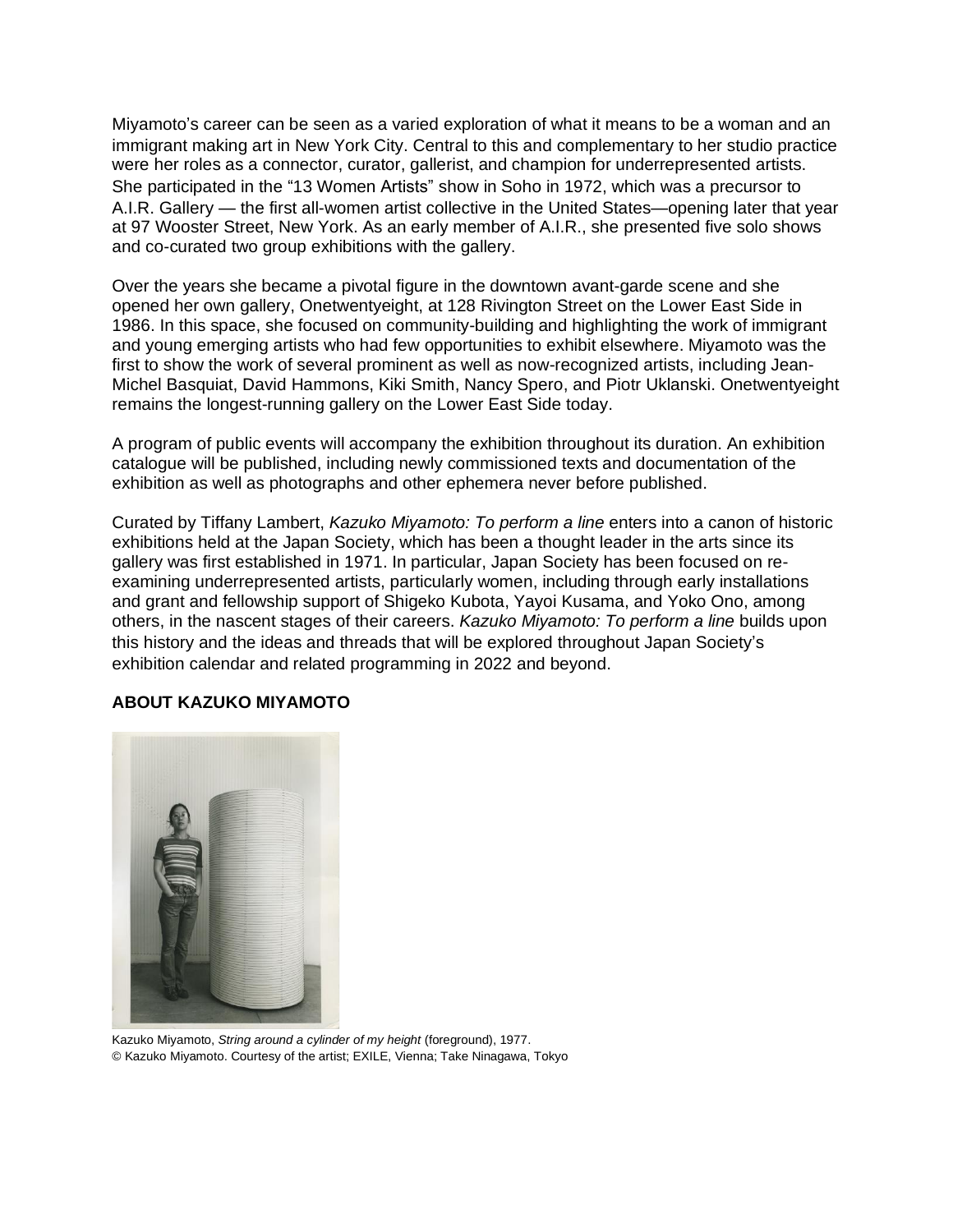Kazuko Miyamoto was born in Tokyo in 1942 and moved to New York City in 1964 where she attended the Art Students League until 1968. That same year, she moved into her first studio at 117 Hester Street on the Lower East Side — the neighborhood where she continues to reside which shared occupants including Adrian Piper and Sol LeWitt. Serendipitously, a fire alarm went off one night in 1968, which led to Miyamoto and LeWitt meeting, and she soon began to collaborate with LeWitt in fabricating his early open cube sculptures and executing his important first wall drawings, including those which were exhibited at the Guggenheim Museum in 1971. In 1972 she became an early member of New York's A.I.R. Gallery, the first nonprofit all-women artist collective in the United States, where the artist held five solo exhibitions and co-curated two group exhibitions. In 1986 she founded her own gallery, Onetwentyeight, at 128 Rivington Street, which still stands today as the longest continuously running gallery on the Lower East Side. Her work is included in the collections of The Metropolitan Museum of Art (New York), The Museum of Modern Art (New York), Princeton University Art Museum (Princeton), National Museum of Modern Art (Tokyo), National Museum of Modern Art (Kyoto), Smithsonian American Art Museum (Washington D.C), Yale University Art Gallery (New Haven), and the Daimler Art Collection (Berlin), among others.

## **ABOUT RANSMEIER, INC**



Portrait by Thomas Slack

Leon Ransmeier is the founder of Ransmeier Inc., a New York–based design office. A graduate of the Rhode Island School of Design, his work has been published internationally and is included in permanent collections at the San Francisco Museum of Modern Art and The Corning Museum of Glass. Clients include 2016/ Arita, HAY, Herman Miller, Japan Creative, Maharam, Mattiazzi, and SPACE10. He is a founding member of the Tokyo-based coffee products company ENTO.

Ransmeier has spoken at Aalto University in Helsinki, California College of the Arts and Pratt Institute, and has lectured and led multiple design workshops at Cranbrook Academy of Art. He is an ongoing visiting critic at the Rhode Island School of Design and the Parsons School of Design. In 2012, he received a research grant from the Graham Foundation to pursue an investigation into the evolving relationship between industrial design and robotics.

Ransmeier's designs have been exhibited at Cooper Hewitt, Smithsonian Design Museum (New York), Friedman Benda Gallery (New York), Plusdesign Gallery (Milan, Italy), Swiss Institute (New York), and SFMOMA (California). He is an editor of the historical survey *Herman Miller: A*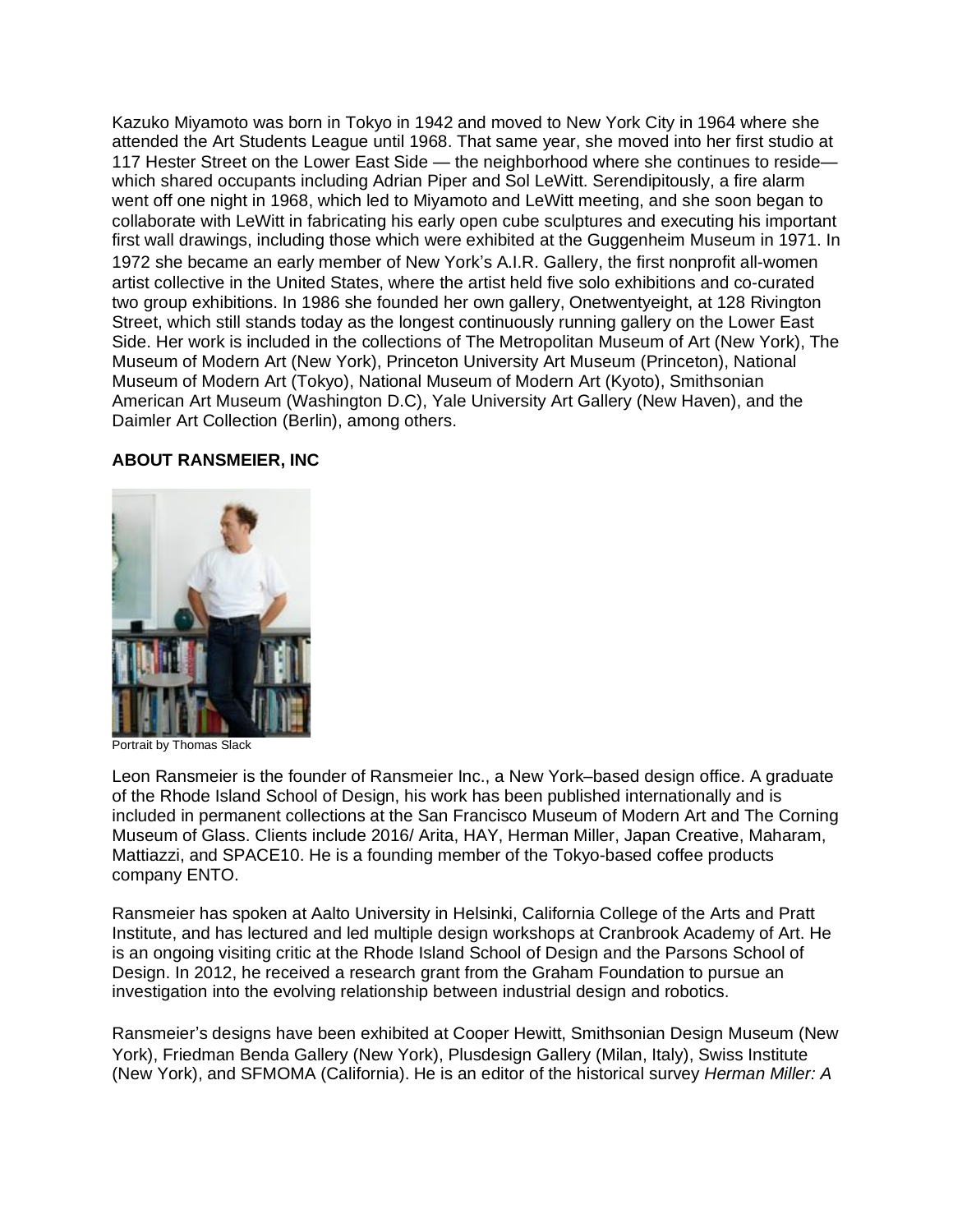*Way of Living* released by Phaidon Press in 2019. His writings on design, art, and architecture have been published in *Apartamento*, *Disegno*, and PIN-UP.

## **ABOUT ELINE MUL**

Eline Mul is a New York-based art director and designer who collaborates with artists, designers, brands and institutions on a wide variety of projects, including visual identities, exhibition and environmental design, editorial and print design, cross-media campaigns and digital activations. Her methodology is focused on creating content-driven and engaging design solutions, while putting forward a clearly pronounced concept and graphical style – resulting in intricate and expressive designs.

Clients and collaborators include MoMA, Kunsthall Stavanger, Nest Art Space, Columbia GSAPP, 2x4, Prada, Irene Neuwirth, Aritzia, On The Inside, *Near East Magazine*, Neuer Aachener Kunstverein. Originally from The Netherlands, Eline holds a BA in Design from the Gerrit Rietveld Academy, and an MFA in Design from California Institute of the Arts. She is an Assistant Professor in the Communications Design department at Pratt, and visiting critic at Parsons, Art Center and FIT. elinemul.com

## **ABOUT JAPAN SOCIETY GALLERY**

Since 1971, Japan Society Gallery has been the premier institution in the United States for the display and interpretation of Japanese art and culture in a global context. Through groundbreaking exhibitions and related programs, the Gallery cultivates a broader understanding and appreciation of Japan's contributions to global artistic heritage; explores the artistic interconnections Japan shares with Asia, the U.S., Latin America, and Europe; and celebrates the diversity of Japanese visual expression from prehistoric times to the present day.

## **ABOUT JAPAN SOCIETY**

Japan Society is the premier organization connecting Japanese arts, culture, business, and society with audiences in New York and around the world. At Japan Society, we are inspired by the Japanese concept of *kizuna* (絆)–forging deep connections to bind people together. We are committed to telling the story of Japan while strengthening connections within New York City and building new bridges beyond. In over 100 years of work, we've inspired generations by establishing ourselves as pioneers in supporting international exchanges in arts and culture, business, and policy, as well as education between Japan and the U.S. We strive to convene important conversations on topics that bind our two countries together, champion the next generation of innovative creators, promote mutual understanding, and serve as a trusted guide for people everywhere who seek to appreciate the rich complexities and abundance of Japan more fully. From our New York headquarters, a landmark building designed by architect Junzo Yoshimura that opened to the public in 1971, we look forward to the years ahead, which will be defined by our digital and ideational impact through the *kizuna* that we build. Our future can only be enhanced by learning from our peers and engaging with our audiences, both near and afar.

#### **CONNECT WITH US!**